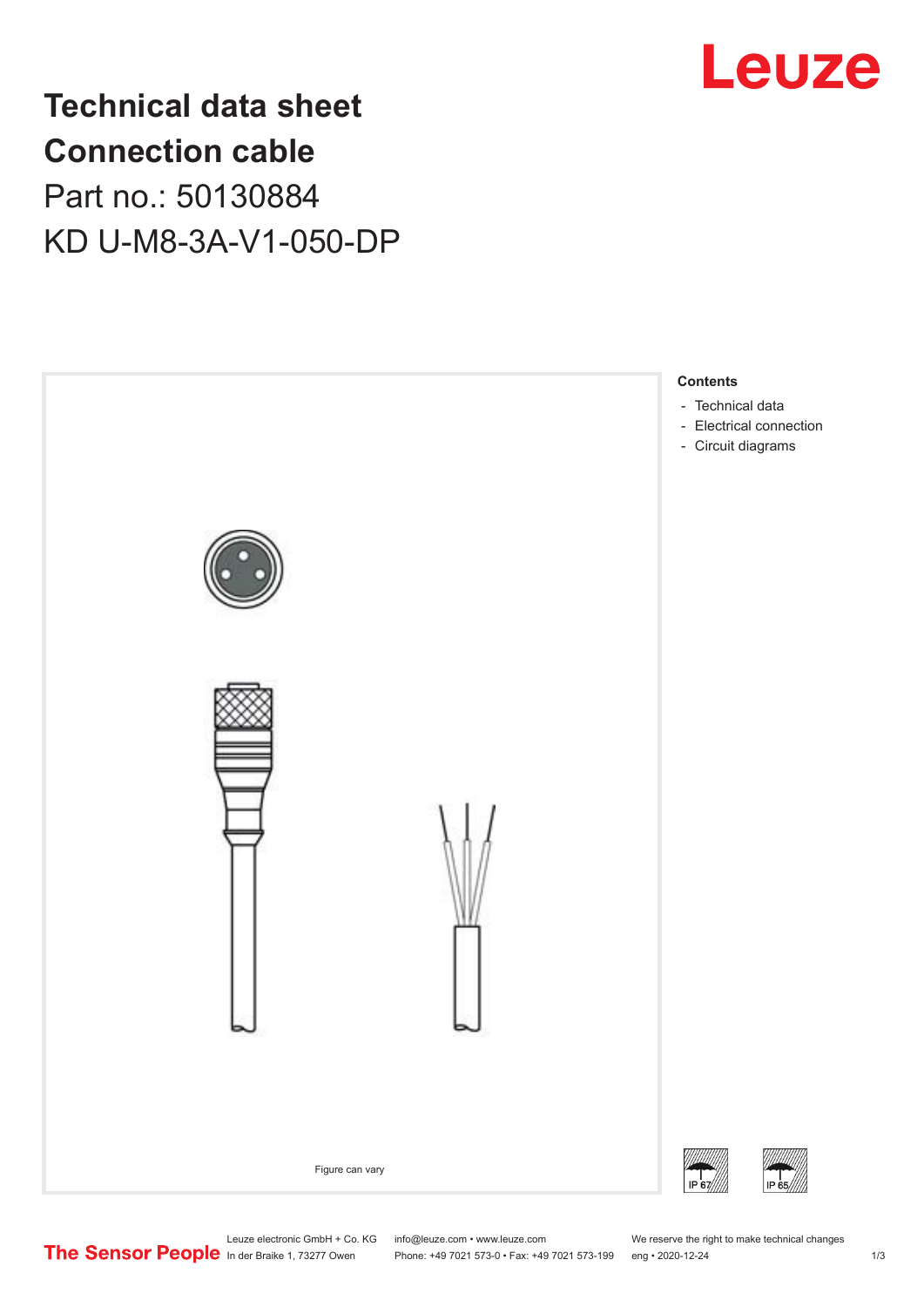## <span id="page-1-0"></span>**Technical data**

#### **Electrical data**

**Performance data Operating voltage** 24 V DC ±25%

### **Connection**

| <b>Connection 1</b>               |                                                                                           |
|-----------------------------------|-------------------------------------------------------------------------------------------|
| <b>Type of connection</b>         | Connector                                                                                 |
| <b>Thread size</b>                | M <sub>8</sub>                                                                            |
| <b>Type</b>                       | Female                                                                                    |
| Handle body material              | <b>PUR</b>                                                                                |
| No. of pins                       | $3 - pin$                                                                                 |
| Version                           | Axial                                                                                     |
| <b>Connector, LED</b>             | Yes                                                                                       |
| Lock                              | Screw fitting, nickel-plated diecast zinc,<br>recommended torque 0.6 Nm, self-<br>locking |
| <b>Connection 2</b>               |                                                                                           |
| <b>Type of connection</b>         | Open end                                                                                  |
| Cable properties                  |                                                                                           |
| <b>Number of conductors</b>       | 3 Piece(s)                                                                                |
| Wire cross section                | $0.25 \text{ mm}^2$                                                                       |
| <b>AWG</b>                        | 24                                                                                        |
| Sheathing color                   | <b>Black</b>                                                                              |
| Shielded                          | <b>No</b>                                                                                 |
| Silicone-free                     | Yes                                                                                       |
| Cable design                      | Connection cable (open on one end)                                                        |
| Cable diameter (external)         | 44 mm                                                                                     |
| <b>Cable length</b>               | 5,000 mm                                                                                  |
| <b>Sheathing material</b>         | <b>PVC</b>                                                                                |
| <b>Wire insulation</b>            | <b>PVC</b>                                                                                |
| Suitability for drag chains       | N <sub>0</sub>                                                                            |
| Properties of the outer sheathing | Free of CFC, cadmium, silicone and<br>lead, easily machine-processable                    |
| Resistance of the outer sheathing | Good oil, gasoline and chemical<br>resistance, flame retardant in                         |

FT1

| <b>Bending radius, flexible laying, min.</b> Min. 10 x cable diameter |            |
|-----------------------------------------------------------------------|------------|
| Bending radius, stationary laying, min. Min. 5 x cable diameter       |            |
| <b>Operation and display</b>                                          |            |
| <b>Number of LEDs</b>                                                 | 1 Piece(s) |
| <b>Environmental data</b>                                             |            |
| Ambient temperature, operation,<br>flexible use                       | $-580 °C$  |
| Ambient temperature, operation,<br>stationary use                     | $-3080 °C$ |
| <b>Certifications</b>                                                 |            |
| Degree of protection                                                  | IP 65      |
|                                                                       | IP 67      |
| <b>Classification</b>                                                 |            |
| <b>Customs tariff number</b>                                          | 85444290   |
| eCl@ss 5.1.4                                                          | 27279201   |
| eCl@ss 8.0                                                            | 27279218   |
| eCl@ss 9.0                                                            | 27060311   |
| eCl@ss 10.0                                                           | 27060311   |

**eCl@ss 11.0** 27060311 **ETIM 5.0** EC001855 **ETIM 6.0** EC001855 **ETIM 7.0** EC001855

**Mechanical data**

**Width across flats** 9 mm

# **Electrical connection**

### **Connection 1**

| Type of connection    | Connector                                                                             |
|-----------------------|---------------------------------------------------------------------------------------|
| <b>Thread size</b>    | M <sub>8</sub>                                                                        |
| <b>Type</b>           | Female                                                                                |
| Handle body material  | <b>PUR</b>                                                                            |
| No. of pins           | $3 - pin$                                                                             |
| <b>Version</b>        | Axial                                                                                 |
| <b>Connector, LED</b> | Yes                                                                                   |
| Lock                  | Screw fitting, nickel-plated diecast zinc, recommended<br>torque 0.6 Nm, self-locking |

accordance with UL 1581 VW1 / CSA

#### **Pin Conductor color**

| 1 | <b>Brown</b> |
|---|--------------|
| 3 | <b>Blue</b>  |
| 4 | <b>Black</b> |



Leuze